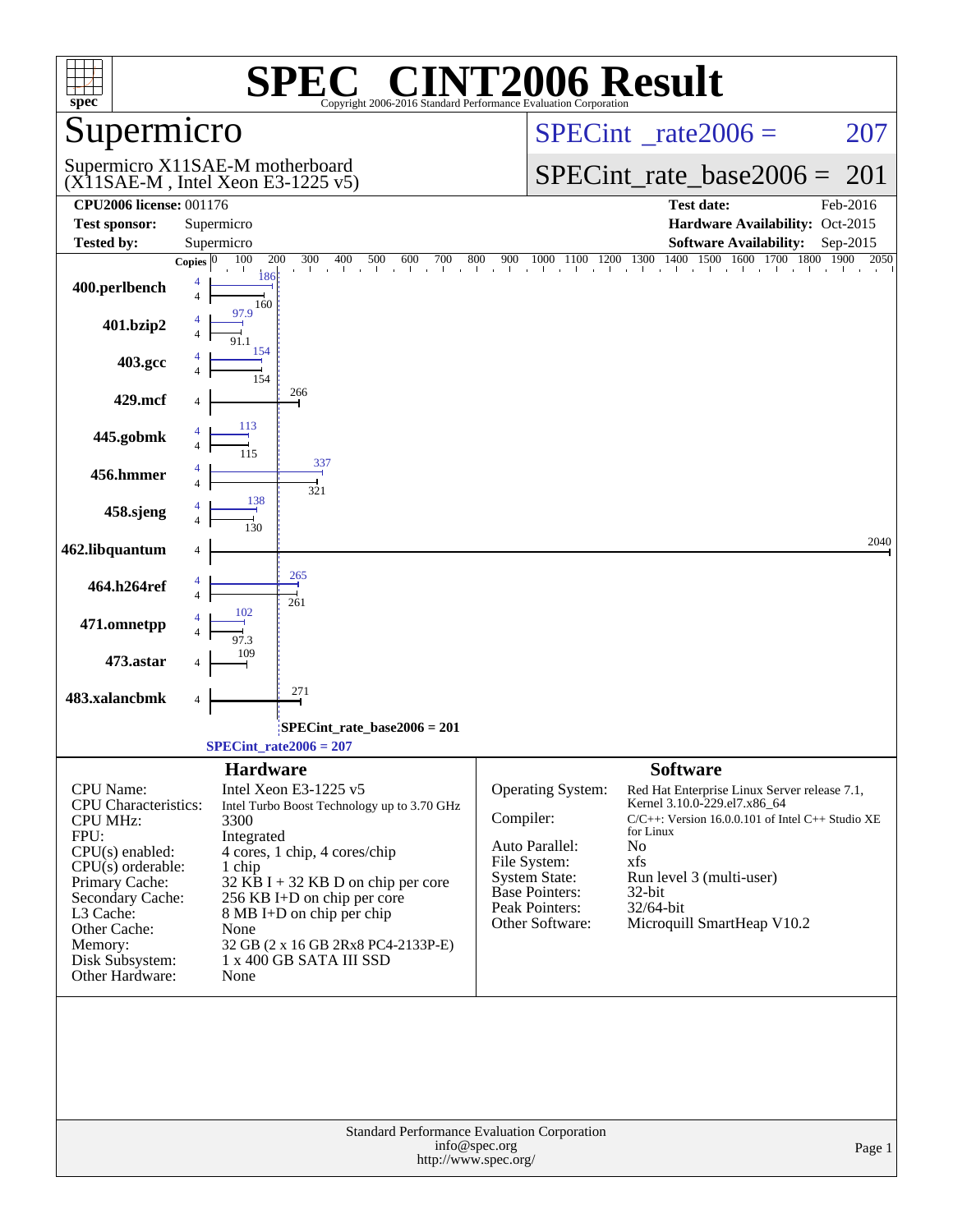

### Supermicro

### (X11SAE-M , Intel Xeon E3-1225 v5) Supermicro X11SAE-M motherboard

SPECint rate $2006 = 207$ 

### [SPECint\\_rate\\_base2006 =](http://www.spec.org/auto/cpu2006/Docs/result-fields.html#SPECintratebase2006)  $201$

**[CPU2006 license:](http://www.spec.org/auto/cpu2006/Docs/result-fields.html#CPU2006license)** 001176 **[Test date:](http://www.spec.org/auto/cpu2006/Docs/result-fields.html#Testdate)** Feb-2016 **[Test sponsor:](http://www.spec.org/auto/cpu2006/Docs/result-fields.html#Testsponsor)** Supermicro Supermicro **[Hardware Availability:](http://www.spec.org/auto/cpu2006/Docs/result-fields.html#HardwareAvailability)** Oct-2015 **[Tested by:](http://www.spec.org/auto/cpu2006/Docs/result-fields.html#Testedby)** Supermicro **Supermicro [Software Availability:](http://www.spec.org/auto/cpu2006/Docs/result-fields.html#SoftwareAvailability)** Sep-2015

### **[Results Table](http://www.spec.org/auto/cpu2006/Docs/result-fields.html#ResultsTable)**

|                                                                                                          |               | <b>Base</b>    |       |                |       |                |       | <b>Peak</b>    |                |              |                |              |                |              |
|----------------------------------------------------------------------------------------------------------|---------------|----------------|-------|----------------|-------|----------------|-------|----------------|----------------|--------------|----------------|--------------|----------------|--------------|
| <b>Benchmark</b>                                                                                         | <b>Copies</b> | <b>Seconds</b> | Ratio | <b>Seconds</b> | Ratio | <b>Seconds</b> | Ratio | <b>Copies</b>  | <b>Seconds</b> | <b>Ratio</b> | <b>Seconds</b> | <b>Ratio</b> | <b>Seconds</b> | <b>Ratio</b> |
| 400.perlbench                                                                                            |               | 244            | 160   | 244            | 160   | 244            | 160   | 4              | 211            | 186          | 210            | 186          | 211            | <b>186</b>   |
| 401.bzip2                                                                                                |               | 422            | 91.5  | 424            | 91.1  | 424            | 91.1  | 4              | 395            | 97.8         | 394            | 97.9         | 394            | 97.9         |
| $403.\mathrm{gcc}$                                                                                       |               | 209            | 154   | 211            | 153   | 208            | 155   | $\overline{4}$ | 209            | 154          | 210            | 153          | 209            | <u>154</u>   |
| $429$ .mcf                                                                                               |               | 137            | 266   | 137            | 265   | 137            | 267   | 4              | 137            | 266          | 137            | 265          | 137            | 267          |
| $445$ .gobmk                                                                                             |               | 366            | 115   | 364            | 115   | 364            | 115   | $\overline{4}$ | 370            | 113          | 370            | 113          | <b>370</b>     | <b>113</b>   |
| 456.hmmer                                                                                                |               | 117            | 319   | 116            | 321   | 116            | 321   | 4              | 111            | 337          | 111            | 337          | 111            | 337          |
| $458$ .sjeng                                                                                             |               | 373            | 130   | 372            | 130   | 372            | 130   | $\overline{4}$ | 351            | 138          | 351            | 138          | 351            | 138          |
| 462.libquantum                                                                                           |               | 40.7           | 2040  | 40.6           | 2040  | 40.6           | 2040  | 4              | 40.7           | 2040         | 40.6           | 2040         | 40.6           | 2040         |
| 464.h264ref                                                                                              |               | 339            | 261   | 340            | 261   | 340            | 261   | $\overline{4}$ | 334            | 265          | 336            | 263          | 334            | 265          |
| 471.omnetpp                                                                                              |               | 257            | 97.1  | 257            | 97.4  | 257            | 97.3  | 4              | 246            | <b>102</b>   | 246            | 102          | 246            | 101          |
| 473.astar                                                                                                |               | 259            | 109   | 259            | 109   | 259            | 109   | $\overline{4}$ | 259            | 109          | 259            | 109          | 259            | <u>109</u>   |
| 483.xalancbmk                                                                                            |               | 101            | 272   | 102            | 271   | 102            | 271   | $\overline{4}$ | 101            | 272          | 102            | 271          | 102            | 271          |
| Results appear in the order in which they were run. Bold underlined text indicates a median measurement. |               |                |       |                |       |                |       |                |                |              |                |              |                |              |

### **[Submit Notes](http://www.spec.org/auto/cpu2006/Docs/result-fields.html#SubmitNotes)**

 The taskset mechanism was used to bind copies to processors. The config file option 'submit' was used to generate taskset commands to bind each copy to a specific processor. For details, please see the config file.

### **[Operating System Notes](http://www.spec.org/auto/cpu2006/Docs/result-fields.html#OperatingSystemNotes)**

Stack size set to unlimited using "ulimit -s unlimited"

### **[Platform Notes](http://www.spec.org/auto/cpu2006/Docs/result-fields.html#PlatformNotes)**

Standard Performance Evaluation Corporation [info@spec.org](mailto:info@spec.org) As tested, the system used a Supermicro CSE-731i-300B chassis. The chassis is configured with 2 PWS-305-PQ redundant power supply, 1 SNK-P0046A4 heatsink, as well as 1 FAN-0108L4 rear cooling fan. Sysinfo program /usr/cpu2006/config/sysinfo.rev6914 \$Rev: 6914 \$ \$Date:: 2014-06-25 #\$ e3fbb8667b5a285932ceab81e28219e1 running on X10SRA-01 Thu Feb 4 06:33:51 2016 This section contains SUT (System Under Test) info as seen by some common utilities. To remove or add to this section, see: <http://www.spec.org/cpu2006/Docs/config.html#sysinfo> From /proc/cpuinfo model name : Intel(R) Xeon(R) CPU E3-1225 v5 @ 3.30GHz 1 "physical id"s (chips) 4 "processors" cores, siblings (Caution: counting these is hw and system dependent. The following excerpts from /proc/cpuinfo might not be reliable. Use with Continued on next page

<http://www.spec.org/>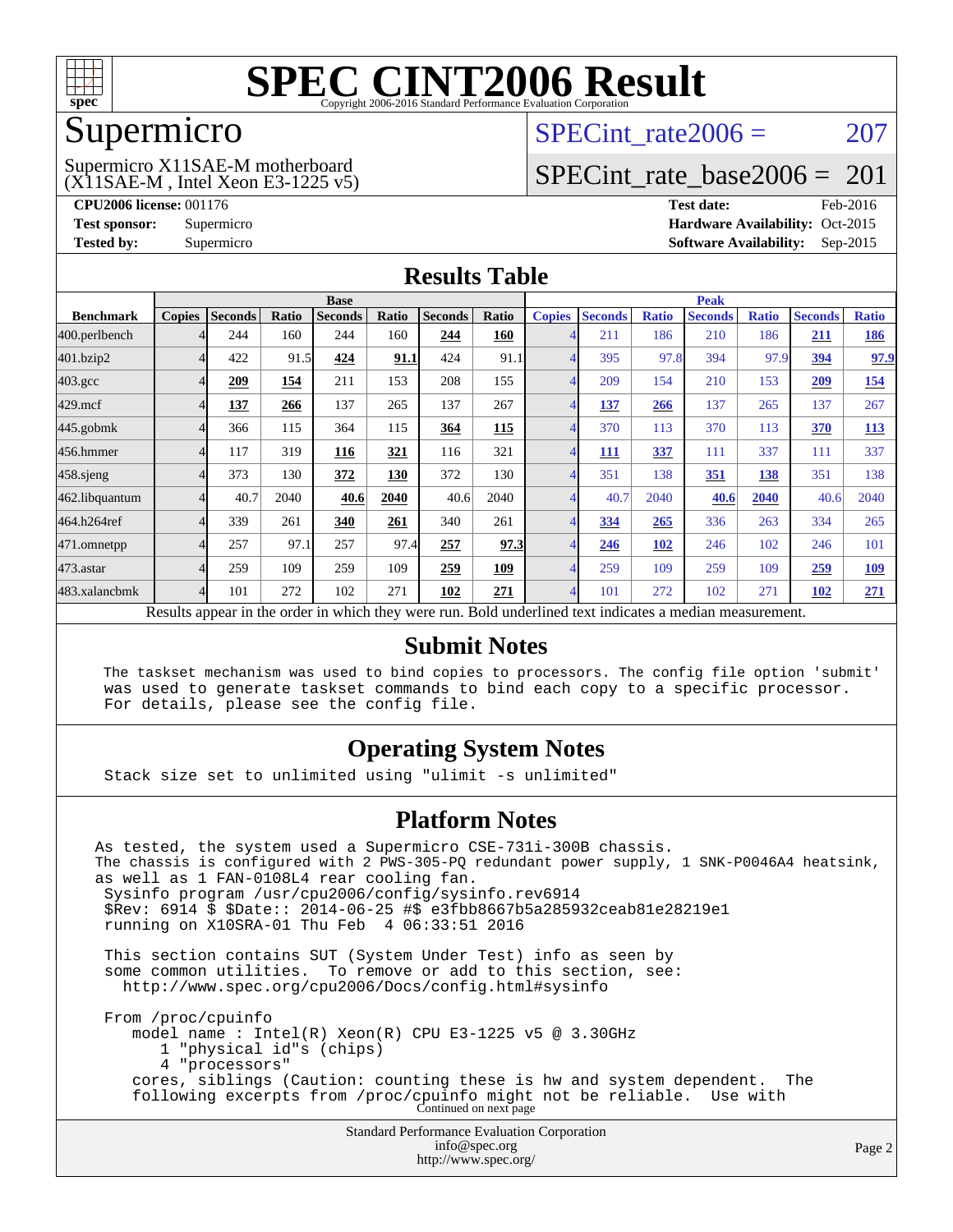

### Supermicro

SPECint rate $2006 = 207$ 

(X11SAE-M , Intel Xeon E3-1225 v5) Supermicro X11SAE-M motherboard

[SPECint\\_rate\\_base2006 =](http://www.spec.org/auto/cpu2006/Docs/result-fields.html#SPECintratebase2006)  $201$ 

**[CPU2006 license:](http://www.spec.org/auto/cpu2006/Docs/result-fields.html#CPU2006license)** 001176 **[Test date:](http://www.spec.org/auto/cpu2006/Docs/result-fields.html#Testdate)** Feb-2016 **[Test sponsor:](http://www.spec.org/auto/cpu2006/Docs/result-fields.html#Testsponsor)** Supermicro Supermicro **[Hardware Availability:](http://www.spec.org/auto/cpu2006/Docs/result-fields.html#HardwareAvailability)** Oct-2015 **[Tested by:](http://www.spec.org/auto/cpu2006/Docs/result-fields.html#Testedby)** Supermicro **Supermicro [Software Availability:](http://www.spec.org/auto/cpu2006/Docs/result-fields.html#SoftwareAvailability)** Sep-2015

### **[Platform Notes \(Continued\)](http://www.spec.org/auto/cpu2006/Docs/result-fields.html#PlatformNotes)**

 caution.) cpu cores : 4 siblings : 4 physical 0: cores 0 1 2 3 cache size : 8192 KB From /proc/meminfo MemTotal: 32719784 kB HugePages\_Total: 0<br>Hugepagesize: 2048 kB Hugepagesize: From /etc/\*release\* /etc/\*version\* os-release: NAME="Red Hat Enterprise Linux Server" VERSION="7.1 (Maipo)" ID="rhel" ID\_LIKE="fedora" VERSION\_ID="7.1" PRETTY\_NAME="Red Hat Enterprise Linux Server 7.1 (Maipo)" ANSI\_COLOR="0;31" CPE\_NAME="cpe:/o:redhat:enterprise\_linux:7.1:GA:server" redhat-release: Red Hat Enterprise Linux Server release 7.1 (Maipo) system-release: Red Hat Enterprise Linux Server release 7.1 (Maipo) system-release-cpe: cpe:/o:redhat:enterprise\_linux:7.1:ga:server uname -a: Linux X10SRA-01 3.10.0-229.el7.x86\_64 #1 SMP Thu Jan 29 18:37:38 EST 2015 x86\_64 x86\_64 x86\_64 GNU/Linux run-level 3 Feb 3 21:54 SPEC is set to: /usr/cpu2006 Filesystem Type Size Used Avail Use% Mounted on /dev/sda2 xfs 183G 5.3G 178G 3% / Additional information from dmidecode: Warning: Use caution when you interpret this section. The 'dmidecode' program reads system data which is "intended to allow hardware to be accurately determined", but the intent may not be met, as there are frequent changes to hardware, firmware, and the "DMTF SMBIOS" standard. BIOS American Megatrends Inc. 1.0a 12/21/2015 Memory: 2x Not Specified Not Specified 2x Samsung M391A2K43BB1-CPB 16 GB 2 rank 2133 MHz (End of data from sysinfo program)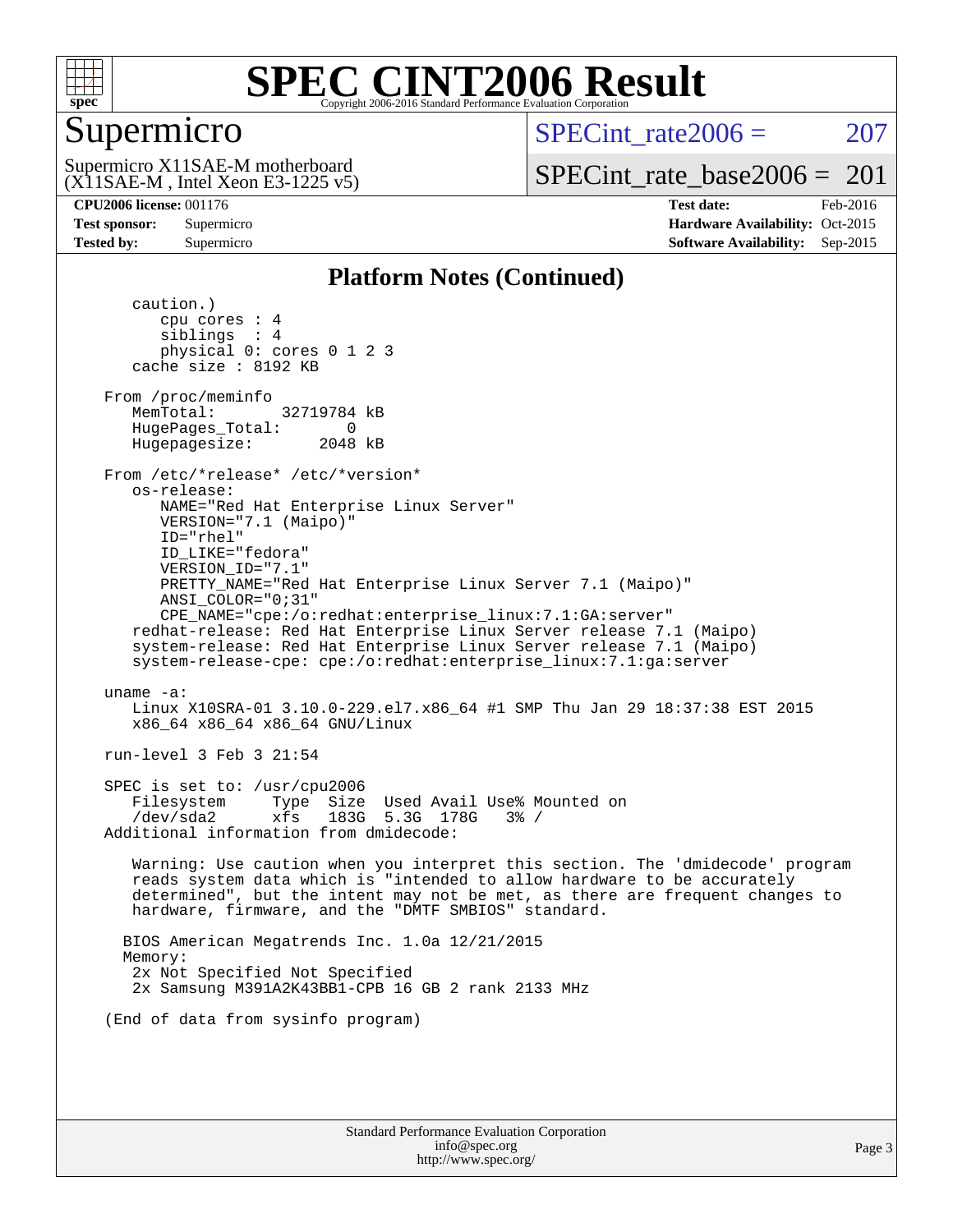

### Supermicro

SPECint rate $2006 = 207$ 

(X11SAE-M , Intel Xeon E3-1225 v5) Supermicro X11SAE-M motherboard

[SPECint\\_rate\\_base2006 =](http://www.spec.org/auto/cpu2006/Docs/result-fields.html#SPECintratebase2006)  $201$ 

**[Tested by:](http://www.spec.org/auto/cpu2006/Docs/result-fields.html#Testedby)** Supermicro **Supermicro [Software Availability:](http://www.spec.org/auto/cpu2006/Docs/result-fields.html#SoftwareAvailability)** Sep-2015

**[CPU2006 license:](http://www.spec.org/auto/cpu2006/Docs/result-fields.html#CPU2006license)** 001176 **[Test date:](http://www.spec.org/auto/cpu2006/Docs/result-fields.html#Testdate)** Feb-2016 **[Test sponsor:](http://www.spec.org/auto/cpu2006/Docs/result-fields.html#Testsponsor)** Supermicro Supermicro **[Hardware Availability:](http://www.spec.org/auto/cpu2006/Docs/result-fields.html#HardwareAvailability)** Oct-2015

### **[General Notes](http://www.spec.org/auto/cpu2006/Docs/result-fields.html#GeneralNotes)**

Environment variables set by runspec before the start of the run: LD LIBRARY PATH = "/usr/cpu2006/libs/32:/usr/cpu2006/libs/64:/usr/cpu2006/sh"

 Binaries compiled on a system with 1x Intel Core i5-4670K CPU + 32GB memory using RedHat EL 7.1 Transparent Huge Pages enabled with: echo always > /sys/kernel/mm/transparent\_hugepage/enabled

### **[Base Compiler Invocation](http://www.spec.org/auto/cpu2006/Docs/result-fields.html#BaseCompilerInvocation)**

[C benchmarks](http://www.spec.org/auto/cpu2006/Docs/result-fields.html#Cbenchmarks):

[icc -m32 -L/opt/intel/compilers\\_and\\_libraries\\_2016/linux/compiler/lib/ia32\\_lin](http://www.spec.org/cpu2006/results/res2016q1/cpu2006-20160307-39285.flags.html#user_CCbase_intel_icc_e10256ba5924b668798078a321b0cb3f)

#### [C++ benchmarks:](http://www.spec.org/auto/cpu2006/Docs/result-fields.html#CXXbenchmarks)

[icpc -m32 -L/opt/intel/compilers\\_and\\_libraries\\_2016/linux/compiler/lib/ia32\\_lin](http://www.spec.org/cpu2006/results/res2016q1/cpu2006-20160307-39285.flags.html#user_CXXbase_intel_icpc_b4f50a394bdb4597aa5879c16bc3f5c5)

### **[Base Portability Flags](http://www.spec.org/auto/cpu2006/Docs/result-fields.html#BasePortabilityFlags)**

 400.perlbench: [-D\\_FILE\\_OFFSET\\_BITS=64](http://www.spec.org/cpu2006/results/res2016q1/cpu2006-20160307-39285.flags.html#user_basePORTABILITY400_perlbench_file_offset_bits_64_438cf9856305ebd76870a2c6dc2689ab) [-DSPEC\\_CPU\\_LINUX\\_IA32](http://www.spec.org/cpu2006/results/res2016q1/cpu2006-20160307-39285.flags.html#b400.perlbench_baseCPORTABILITY_DSPEC_CPU_LINUX_IA32)  $401.bzip2: -D$ FILE\_OFFSET\_BITS=64 403.gcc: [-D\\_FILE\\_OFFSET\\_BITS=64](http://www.spec.org/cpu2006/results/res2016q1/cpu2006-20160307-39285.flags.html#user_basePORTABILITY403_gcc_file_offset_bits_64_438cf9856305ebd76870a2c6dc2689ab) 429.mcf: [-D\\_FILE\\_OFFSET\\_BITS=64](http://www.spec.org/cpu2006/results/res2016q1/cpu2006-20160307-39285.flags.html#user_basePORTABILITY429_mcf_file_offset_bits_64_438cf9856305ebd76870a2c6dc2689ab) 445.gobmk: [-D\\_FILE\\_OFFSET\\_BITS=64](http://www.spec.org/cpu2006/results/res2016q1/cpu2006-20160307-39285.flags.html#user_basePORTABILITY445_gobmk_file_offset_bits_64_438cf9856305ebd76870a2c6dc2689ab) 456.hmmer: [-D\\_FILE\\_OFFSET\\_BITS=64](http://www.spec.org/cpu2006/results/res2016q1/cpu2006-20160307-39285.flags.html#user_basePORTABILITY456_hmmer_file_offset_bits_64_438cf9856305ebd76870a2c6dc2689ab) 458.sjeng: [-D\\_FILE\\_OFFSET\\_BITS=64](http://www.spec.org/cpu2006/results/res2016q1/cpu2006-20160307-39285.flags.html#user_basePORTABILITY458_sjeng_file_offset_bits_64_438cf9856305ebd76870a2c6dc2689ab) 462.libquantum: [-D\\_FILE\\_OFFSET\\_BITS=64](http://www.spec.org/cpu2006/results/res2016q1/cpu2006-20160307-39285.flags.html#user_basePORTABILITY462_libquantum_file_offset_bits_64_438cf9856305ebd76870a2c6dc2689ab) [-DSPEC\\_CPU\\_LINUX](http://www.spec.org/cpu2006/results/res2016q1/cpu2006-20160307-39285.flags.html#b462.libquantum_baseCPORTABILITY_DSPEC_CPU_LINUX) 464.h264ref: [-D\\_FILE\\_OFFSET\\_BITS=64](http://www.spec.org/cpu2006/results/res2016q1/cpu2006-20160307-39285.flags.html#user_basePORTABILITY464_h264ref_file_offset_bits_64_438cf9856305ebd76870a2c6dc2689ab) 471.omnetpp: [-D\\_FILE\\_OFFSET\\_BITS=64](http://www.spec.org/cpu2006/results/res2016q1/cpu2006-20160307-39285.flags.html#user_basePORTABILITY471_omnetpp_file_offset_bits_64_438cf9856305ebd76870a2c6dc2689ab) 473.astar: [-D\\_FILE\\_OFFSET\\_BITS=64](http://www.spec.org/cpu2006/results/res2016q1/cpu2006-20160307-39285.flags.html#user_basePORTABILITY473_astar_file_offset_bits_64_438cf9856305ebd76870a2c6dc2689ab) 483.xalancbmk: [-D\\_FILE\\_OFFSET\\_BITS=64](http://www.spec.org/cpu2006/results/res2016q1/cpu2006-20160307-39285.flags.html#user_basePORTABILITY483_xalancbmk_file_offset_bits_64_438cf9856305ebd76870a2c6dc2689ab) [-DSPEC\\_CPU\\_LINUX](http://www.spec.org/cpu2006/results/res2016q1/cpu2006-20160307-39285.flags.html#b483.xalancbmk_baseCXXPORTABILITY_DSPEC_CPU_LINUX)

### **[Base Optimization Flags](http://www.spec.org/auto/cpu2006/Docs/result-fields.html#BaseOptimizationFlags)**

#### [C benchmarks](http://www.spec.org/auto/cpu2006/Docs/result-fields.html#Cbenchmarks):

[-xCORE-AVX2](http://www.spec.org/cpu2006/results/res2016q1/cpu2006-20160307-39285.flags.html#user_CCbase_f-xAVX2_5f5fc0cbe2c9f62c816d3e45806c70d7) [-ipo](http://www.spec.org/cpu2006/results/res2016q1/cpu2006-20160307-39285.flags.html#user_CCbase_f-ipo) [-O3](http://www.spec.org/cpu2006/results/res2016q1/cpu2006-20160307-39285.flags.html#user_CCbase_f-O3) [-no-prec-div](http://www.spec.org/cpu2006/results/res2016q1/cpu2006-20160307-39285.flags.html#user_CCbase_f-no-prec-div) [-opt-prefetch](http://www.spec.org/cpu2006/results/res2016q1/cpu2006-20160307-39285.flags.html#user_CCbase_f-opt-prefetch) [-opt-mem-layout-trans=3](http://www.spec.org/cpu2006/results/res2016q1/cpu2006-20160307-39285.flags.html#user_CCbase_f-opt-mem-layout-trans_a7b82ad4bd7abf52556d4961a2ae94d5)

#### [C++ benchmarks:](http://www.spec.org/auto/cpu2006/Docs/result-fields.html#CXXbenchmarks)

[-xCORE-AVX2](http://www.spec.org/cpu2006/results/res2016q1/cpu2006-20160307-39285.flags.html#user_CXXbase_f-xAVX2_5f5fc0cbe2c9f62c816d3e45806c70d7) [-ipo](http://www.spec.org/cpu2006/results/res2016q1/cpu2006-20160307-39285.flags.html#user_CXXbase_f-ipo) [-O3](http://www.spec.org/cpu2006/results/res2016q1/cpu2006-20160307-39285.flags.html#user_CXXbase_f-O3) [-no-prec-div](http://www.spec.org/cpu2006/results/res2016q1/cpu2006-20160307-39285.flags.html#user_CXXbase_f-no-prec-div) [-opt-prefetch](http://www.spec.org/cpu2006/results/res2016q1/cpu2006-20160307-39285.flags.html#user_CXXbase_f-opt-prefetch) [-opt-mem-layout-trans=3](http://www.spec.org/cpu2006/results/res2016q1/cpu2006-20160307-39285.flags.html#user_CXXbase_f-opt-mem-layout-trans_a7b82ad4bd7abf52556d4961a2ae94d5) [-Wl,-z,muldefs](http://www.spec.org/cpu2006/results/res2016q1/cpu2006-20160307-39285.flags.html#user_CXXbase_link_force_multiple1_74079c344b956b9658436fd1b6dd3a8a) [-L/sh -lsmartheap](http://www.spec.org/cpu2006/results/res2016q1/cpu2006-20160307-39285.flags.html#user_CXXbase_SmartHeap_32f6c82aa1ed9c52345d30cf6e4a0499)

> Standard Performance Evaluation Corporation [info@spec.org](mailto:info@spec.org) <http://www.spec.org/>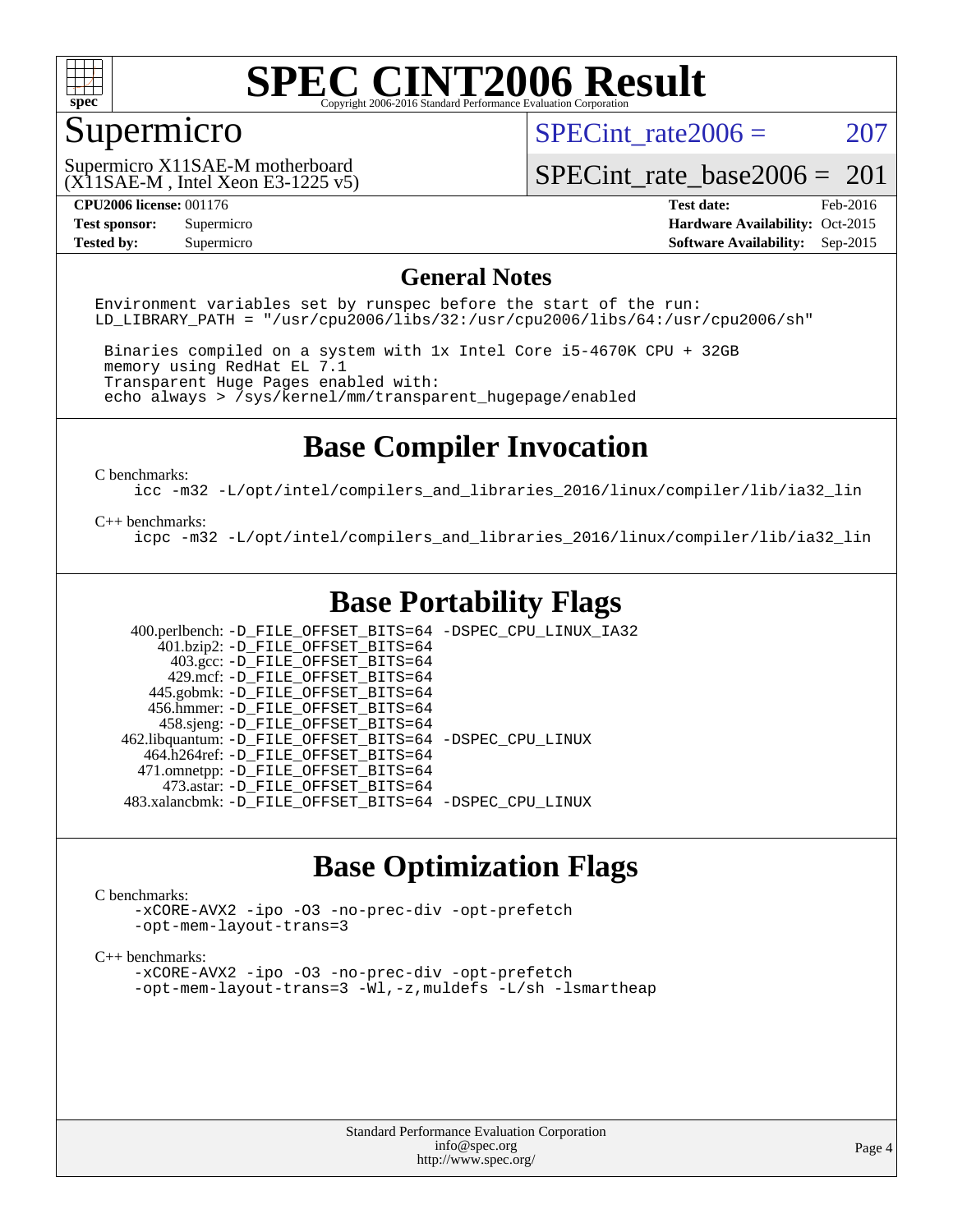

### Supermicro

SPECint rate $2006 = 207$ 

(X11SAE-M , Intel Xeon E3-1225 v5) Supermicro X11SAE-M motherboard

[SPECint\\_rate\\_base2006 =](http://www.spec.org/auto/cpu2006/Docs/result-fields.html#SPECintratebase2006)  $201$ 

**[CPU2006 license:](http://www.spec.org/auto/cpu2006/Docs/result-fields.html#CPU2006license)** 001176 **[Test date:](http://www.spec.org/auto/cpu2006/Docs/result-fields.html#Testdate)** Feb-2016 **[Test sponsor:](http://www.spec.org/auto/cpu2006/Docs/result-fields.html#Testsponsor)** Supermicro Supermicro **[Hardware Availability:](http://www.spec.org/auto/cpu2006/Docs/result-fields.html#HardwareAvailability)** Oct-2015 **[Tested by:](http://www.spec.org/auto/cpu2006/Docs/result-fields.html#Testedby)** Supermicro **Supermicro [Software Availability:](http://www.spec.org/auto/cpu2006/Docs/result-fields.html#SoftwareAvailability)** Sep-2015

### **[Base Other Flags](http://www.spec.org/auto/cpu2006/Docs/result-fields.html#BaseOtherFlags)**

[C benchmarks](http://www.spec.org/auto/cpu2006/Docs/result-fields.html#Cbenchmarks):

403.gcc: [-Dalloca=\\_alloca](http://www.spec.org/cpu2006/results/res2016q1/cpu2006-20160307-39285.flags.html#b403.gcc_baseEXTRA_CFLAGS_Dalloca_be3056838c12de2578596ca5467af7f3)

### **[Peak Compiler Invocation](http://www.spec.org/auto/cpu2006/Docs/result-fields.html#PeakCompilerInvocation)**

[C benchmarks \(except as noted below\)](http://www.spec.org/auto/cpu2006/Docs/result-fields.html#Cbenchmarksexceptasnotedbelow):

[icc -m32 -L/opt/intel/compilers\\_and\\_libraries\\_2016/linux/compiler/lib/ia32\\_lin](http://www.spec.org/cpu2006/results/res2016q1/cpu2006-20160307-39285.flags.html#user_CCpeak_intel_icc_e10256ba5924b668798078a321b0cb3f)

400.perlbench: [icc -m64](http://www.spec.org/cpu2006/results/res2016q1/cpu2006-20160307-39285.flags.html#user_peakCCLD400_perlbench_intel_icc_64bit_bda6cc9af1fdbb0edc3795bac97ada53)

401.bzip2: [icc -m64](http://www.spec.org/cpu2006/results/res2016q1/cpu2006-20160307-39285.flags.html#user_peakCCLD401_bzip2_intel_icc_64bit_bda6cc9af1fdbb0edc3795bac97ada53)

456.hmmer: [icc -m64](http://www.spec.org/cpu2006/results/res2016q1/cpu2006-20160307-39285.flags.html#user_peakCCLD456_hmmer_intel_icc_64bit_bda6cc9af1fdbb0edc3795bac97ada53)

458.sjeng: [icc -m64](http://www.spec.org/cpu2006/results/res2016q1/cpu2006-20160307-39285.flags.html#user_peakCCLD458_sjeng_intel_icc_64bit_bda6cc9af1fdbb0edc3795bac97ada53)

[C++ benchmarks:](http://www.spec.org/auto/cpu2006/Docs/result-fields.html#CXXbenchmarks)

[icpc -m32 -L/opt/intel/compilers\\_and\\_libraries\\_2016/linux/compiler/lib/ia32\\_lin](http://www.spec.org/cpu2006/results/res2016q1/cpu2006-20160307-39285.flags.html#user_CXXpeak_intel_icpc_b4f50a394bdb4597aa5879c16bc3f5c5)

### **[Peak Portability Flags](http://www.spec.org/auto/cpu2006/Docs/result-fields.html#PeakPortabilityFlags)**

 400.perlbench: [-D\\_FILE\\_OFFSET\\_BITS=64](http://www.spec.org/cpu2006/results/res2016q1/cpu2006-20160307-39285.flags.html#user_peakPORTABILITY400_perlbench_file_offset_bits_64_438cf9856305ebd76870a2c6dc2689ab) [-DSPEC\\_CPU\\_LP64](http://www.spec.org/cpu2006/results/res2016q1/cpu2006-20160307-39285.flags.html#b400.perlbench_peakCPORTABILITY_DSPEC_CPU_LP64) [-DSPEC\\_CPU\\_LINUX\\_X64](http://www.spec.org/cpu2006/results/res2016q1/cpu2006-20160307-39285.flags.html#b400.perlbench_peakCPORTABILITY_DSPEC_CPU_LINUX_X64) 401.bzip2: [-D\\_FILE\\_OFFSET\\_BITS=64](http://www.spec.org/cpu2006/results/res2016q1/cpu2006-20160307-39285.flags.html#user_peakPORTABILITY401_bzip2_file_offset_bits_64_438cf9856305ebd76870a2c6dc2689ab) [-DSPEC\\_CPU\\_LP64](http://www.spec.org/cpu2006/results/res2016q1/cpu2006-20160307-39285.flags.html#suite_peakCPORTABILITY401_bzip2_DSPEC_CPU_LP64) 403.gcc: [-D\\_FILE\\_OFFSET\\_BITS=64](http://www.spec.org/cpu2006/results/res2016q1/cpu2006-20160307-39285.flags.html#user_peakPORTABILITY403_gcc_file_offset_bits_64_438cf9856305ebd76870a2c6dc2689ab) 429.mcf: [-D\\_FILE\\_OFFSET\\_BITS=64](http://www.spec.org/cpu2006/results/res2016q1/cpu2006-20160307-39285.flags.html#user_peakPORTABILITY429_mcf_file_offset_bits_64_438cf9856305ebd76870a2c6dc2689ab) 445.gobmk: [-D\\_FILE\\_OFFSET\\_BITS=64](http://www.spec.org/cpu2006/results/res2016q1/cpu2006-20160307-39285.flags.html#user_peakPORTABILITY445_gobmk_file_offset_bits_64_438cf9856305ebd76870a2c6dc2689ab) 456.hmmer: [-D\\_FILE\\_OFFSET\\_BITS=64](http://www.spec.org/cpu2006/results/res2016q1/cpu2006-20160307-39285.flags.html#user_peakPORTABILITY456_hmmer_file_offset_bits_64_438cf9856305ebd76870a2c6dc2689ab) [-DSPEC\\_CPU\\_LP64](http://www.spec.org/cpu2006/results/res2016q1/cpu2006-20160307-39285.flags.html#suite_peakCPORTABILITY456_hmmer_DSPEC_CPU_LP64) 458.sjeng: [-D\\_FILE\\_OFFSET\\_BITS=64](http://www.spec.org/cpu2006/results/res2016q1/cpu2006-20160307-39285.flags.html#user_peakPORTABILITY458_sjeng_file_offset_bits_64_438cf9856305ebd76870a2c6dc2689ab) [-DSPEC\\_CPU\\_LP64](http://www.spec.org/cpu2006/results/res2016q1/cpu2006-20160307-39285.flags.html#suite_peakCPORTABILITY458_sjeng_DSPEC_CPU_LP64) 462.libquantum: [-D\\_FILE\\_OFFSET\\_BITS=64](http://www.spec.org/cpu2006/results/res2016q1/cpu2006-20160307-39285.flags.html#user_peakPORTABILITY462_libquantum_file_offset_bits_64_438cf9856305ebd76870a2c6dc2689ab) [-DSPEC\\_CPU\\_LINUX](http://www.spec.org/cpu2006/results/res2016q1/cpu2006-20160307-39285.flags.html#b462.libquantum_peakCPORTABILITY_DSPEC_CPU_LINUX) 464.h264ref: [-D\\_FILE\\_OFFSET\\_BITS=64](http://www.spec.org/cpu2006/results/res2016q1/cpu2006-20160307-39285.flags.html#user_peakPORTABILITY464_h264ref_file_offset_bits_64_438cf9856305ebd76870a2c6dc2689ab) 471.omnetpp: [-D\\_FILE\\_OFFSET\\_BITS=64](http://www.spec.org/cpu2006/results/res2016q1/cpu2006-20160307-39285.flags.html#user_peakPORTABILITY471_omnetpp_file_offset_bits_64_438cf9856305ebd76870a2c6dc2689ab) 473.astar: [-D\\_FILE\\_OFFSET\\_BITS=64](http://www.spec.org/cpu2006/results/res2016q1/cpu2006-20160307-39285.flags.html#user_peakPORTABILITY473_astar_file_offset_bits_64_438cf9856305ebd76870a2c6dc2689ab) 483.xalancbmk: [-D\\_FILE\\_OFFSET\\_BITS=64](http://www.spec.org/cpu2006/results/res2016q1/cpu2006-20160307-39285.flags.html#user_peakPORTABILITY483_xalancbmk_file_offset_bits_64_438cf9856305ebd76870a2c6dc2689ab) [-DSPEC\\_CPU\\_LINUX](http://www.spec.org/cpu2006/results/res2016q1/cpu2006-20160307-39285.flags.html#b483.xalancbmk_peakCXXPORTABILITY_DSPEC_CPU_LINUX)

### **[Peak Optimization Flags](http://www.spec.org/auto/cpu2006/Docs/result-fields.html#PeakOptimizationFlags)**

[C benchmarks](http://www.spec.org/auto/cpu2006/Docs/result-fields.html#Cbenchmarks):

 400.perlbench: [-xCORE-AVX2](http://www.spec.org/cpu2006/results/res2016q1/cpu2006-20160307-39285.flags.html#user_peakPASS2_CFLAGSPASS2_LDCFLAGS400_perlbench_f-xAVX2_5f5fc0cbe2c9f62c816d3e45806c70d7)(pass 2) [-prof-gen:threadsafe](http://www.spec.org/cpu2006/results/res2016q1/cpu2006-20160307-39285.flags.html#user_peakPASS1_CFLAGSPASS1_LDCFLAGS400_perlbench_prof_gen_21a26eb79f378b550acd7bec9fe4467a)(pass 1) [-ipo](http://www.spec.org/cpu2006/results/res2016q1/cpu2006-20160307-39285.flags.html#user_peakPASS2_CFLAGSPASS2_LDCFLAGS400_perlbench_f-ipo)(pass 2) [-O3](http://www.spec.org/cpu2006/results/res2016q1/cpu2006-20160307-39285.flags.html#user_peakPASS2_CFLAGSPASS2_LDCFLAGS400_perlbench_f-O3)(pass 2) [-no-prec-div](http://www.spec.org/cpu2006/results/res2016q1/cpu2006-20160307-39285.flags.html#user_peakPASS2_CFLAGSPASS2_LDCFLAGS400_perlbench_f-no-prec-div)(pass 2) [-par-num-threads=1](http://www.spec.org/cpu2006/results/res2016q1/cpu2006-20160307-39285.flags.html#user_peakPASS1_CFLAGSPASS1_LDCFLAGS400_perlbench_par_num_threads_786a6ff141b4e9e90432e998842df6c2)(pass 1) [-prof-use](http://www.spec.org/cpu2006/results/res2016q1/cpu2006-20160307-39285.flags.html#user_peakPASS2_CFLAGSPASS2_LDCFLAGS400_perlbench_prof_use_bccf7792157ff70d64e32fe3e1250b55)(pass 2) [-auto-ilp32](http://www.spec.org/cpu2006/results/res2016q1/cpu2006-20160307-39285.flags.html#user_peakCOPTIMIZE400_perlbench_f-auto-ilp32)

Continued on next page

Standard Performance Evaluation Corporation [info@spec.org](mailto:info@spec.org) <http://www.spec.org/>

Page 5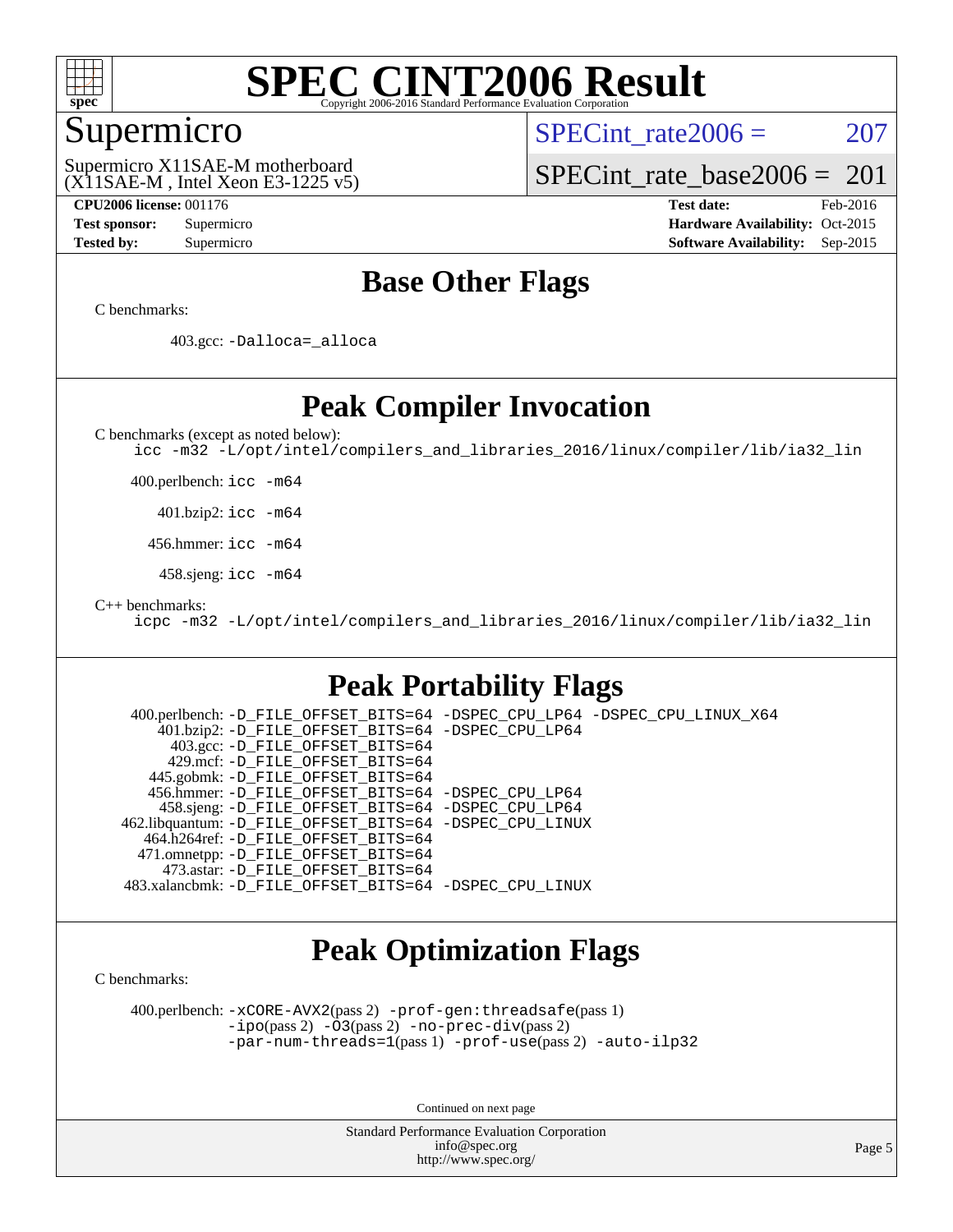

### Supermicro

SPECint rate $2006 = 207$ 

(X11SAE-M , Intel Xeon E3-1225 v5) Supermicro X11SAE-M motherboard

[SPECint\\_rate\\_base2006 =](http://www.spec.org/auto/cpu2006/Docs/result-fields.html#SPECintratebase2006)  $201$ 

| <b>Test sponsor:</b> | Supermicro |
|----------------------|------------|
| <b>Tested by:</b>    | Supermicro |

**[CPU2006 license:](http://www.spec.org/auto/cpu2006/Docs/result-fields.html#CPU2006license)** 001176 **[Test date:](http://www.spec.org/auto/cpu2006/Docs/result-fields.html#Testdate)** Feb-2016 **[Hardware Availability:](http://www.spec.org/auto/cpu2006/Docs/result-fields.html#HardwareAvailability)** Oct-2015 **[Software Availability:](http://www.spec.org/auto/cpu2006/Docs/result-fields.html#SoftwareAvailability)** Sep-2015

### **[Peak Optimization Flags \(Continued\)](http://www.spec.org/auto/cpu2006/Docs/result-fields.html#PeakOptimizationFlags)**

 401.bzip2: [-xCORE-AVX2](http://www.spec.org/cpu2006/results/res2016q1/cpu2006-20160307-39285.flags.html#user_peakPASS2_CFLAGSPASS2_LDCFLAGS401_bzip2_f-xAVX2_5f5fc0cbe2c9f62c816d3e45806c70d7)(pass 2) [-prof-gen:threadsafe](http://www.spec.org/cpu2006/results/res2016q1/cpu2006-20160307-39285.flags.html#user_peakPASS1_CFLAGSPASS1_LDCFLAGS401_bzip2_prof_gen_21a26eb79f378b550acd7bec9fe4467a)(pass 1)  $-i\text{po}(pass 2) -\text{O3}(pass 2)$  [-no-prec-div](http://www.spec.org/cpu2006/results/res2016q1/cpu2006-20160307-39285.flags.html#user_peakPASS2_CFLAGSPASS2_LDCFLAGS401_bzip2_f-no-prec-div)(pass 2) [-par-num-threads=1](http://www.spec.org/cpu2006/results/res2016q1/cpu2006-20160307-39285.flags.html#user_peakPASS1_CFLAGSPASS1_LDCFLAGS401_bzip2_par_num_threads_786a6ff141b4e9e90432e998842df6c2)(pass 1) [-prof-use](http://www.spec.org/cpu2006/results/res2016q1/cpu2006-20160307-39285.flags.html#user_peakPASS2_CFLAGSPASS2_LDCFLAGS401_bzip2_prof_use_bccf7792157ff70d64e32fe3e1250b55)(pass 2) [-opt-prefetch](http://www.spec.org/cpu2006/results/res2016q1/cpu2006-20160307-39285.flags.html#user_peakCOPTIMIZE401_bzip2_f-opt-prefetch) [-auto-ilp32](http://www.spec.org/cpu2006/results/res2016q1/cpu2006-20160307-39285.flags.html#user_peakCOPTIMIZE401_bzip2_f-auto-ilp32) [-ansi-alias](http://www.spec.org/cpu2006/results/res2016q1/cpu2006-20160307-39285.flags.html#user_peakCOPTIMIZE401_bzip2_f-ansi-alias) 403.gcc: [-xCORE-AVX2](http://www.spec.org/cpu2006/results/res2016q1/cpu2006-20160307-39285.flags.html#user_peakCOPTIMIZE403_gcc_f-xAVX2_5f5fc0cbe2c9f62c816d3e45806c70d7) [-ipo](http://www.spec.org/cpu2006/results/res2016q1/cpu2006-20160307-39285.flags.html#user_peakCOPTIMIZE403_gcc_f-ipo) [-O3](http://www.spec.org/cpu2006/results/res2016q1/cpu2006-20160307-39285.flags.html#user_peakCOPTIMIZE403_gcc_f-O3) [-no-prec-div](http://www.spec.org/cpu2006/results/res2016q1/cpu2006-20160307-39285.flags.html#user_peakCOPTIMIZE403_gcc_f-no-prec-div)  $429$ .mcf: basepeak = yes 445.gobmk: [-xCORE-AVX2](http://www.spec.org/cpu2006/results/res2016q1/cpu2006-20160307-39285.flags.html#user_peakPASS2_CFLAGSPASS2_LDCFLAGS445_gobmk_f-xAVX2_5f5fc0cbe2c9f62c816d3e45806c70d7)(pass 2) [-prof-gen:threadsafe](http://www.spec.org/cpu2006/results/res2016q1/cpu2006-20160307-39285.flags.html#user_peakPASS1_CFLAGSPASS1_LDCFLAGS445_gobmk_prof_gen_21a26eb79f378b550acd7bec9fe4467a)(pass 1) [-prof-use](http://www.spec.org/cpu2006/results/res2016q1/cpu2006-20160307-39285.flags.html#user_peakPASS2_CFLAGSPASS2_LDCFLAGS445_gobmk_prof_use_bccf7792157ff70d64e32fe3e1250b55)(pass 2) [-par-num-threads=1](http://www.spec.org/cpu2006/results/res2016q1/cpu2006-20160307-39285.flags.html#user_peakPASS1_CFLAGSPASS1_LDCFLAGS445_gobmk_par_num_threads_786a6ff141b4e9e90432e998842df6c2)(pass 1) [-ansi-alias](http://www.spec.org/cpu2006/results/res2016q1/cpu2006-20160307-39285.flags.html#user_peakCOPTIMIZE445_gobmk_f-ansi-alias) [-opt-mem-layout-trans=3](http://www.spec.org/cpu2006/results/res2016q1/cpu2006-20160307-39285.flags.html#user_peakCOPTIMIZE445_gobmk_f-opt-mem-layout-trans_a7b82ad4bd7abf52556d4961a2ae94d5) 456.hmmer: [-xCORE-AVX2](http://www.spec.org/cpu2006/results/res2016q1/cpu2006-20160307-39285.flags.html#user_peakCOPTIMIZE456_hmmer_f-xAVX2_5f5fc0cbe2c9f62c816d3e45806c70d7) [-ipo](http://www.spec.org/cpu2006/results/res2016q1/cpu2006-20160307-39285.flags.html#user_peakCOPTIMIZE456_hmmer_f-ipo) [-O3](http://www.spec.org/cpu2006/results/res2016q1/cpu2006-20160307-39285.flags.html#user_peakCOPTIMIZE456_hmmer_f-O3) [-no-prec-div](http://www.spec.org/cpu2006/results/res2016q1/cpu2006-20160307-39285.flags.html#user_peakCOPTIMIZE456_hmmer_f-no-prec-div) [-unroll2](http://www.spec.org/cpu2006/results/res2016q1/cpu2006-20160307-39285.flags.html#user_peakCOPTIMIZE456_hmmer_f-unroll_784dae83bebfb236979b41d2422d7ec2) [-auto-ilp32](http://www.spec.org/cpu2006/results/res2016q1/cpu2006-20160307-39285.flags.html#user_peakCOPTIMIZE456_hmmer_f-auto-ilp32) 458.sjeng: [-xCORE-AVX2](http://www.spec.org/cpu2006/results/res2016q1/cpu2006-20160307-39285.flags.html#user_peakPASS2_CFLAGSPASS2_LDCFLAGS458_sjeng_f-xAVX2_5f5fc0cbe2c9f62c816d3e45806c70d7)(pass 2) [-prof-gen:threadsafe](http://www.spec.org/cpu2006/results/res2016q1/cpu2006-20160307-39285.flags.html#user_peakPASS1_CFLAGSPASS1_LDCFLAGS458_sjeng_prof_gen_21a26eb79f378b550acd7bec9fe4467a)(pass 1)  $-i\text{po}(pass 2) -\overline{O}3(pass 2)$  [-no-prec-div](http://www.spec.org/cpu2006/results/res2016q1/cpu2006-20160307-39285.flags.html#user_peakPASS2_CFLAGSPASS2_LDCFLAGS458_sjeng_f-no-prec-div)(pass 2) [-par-num-threads=1](http://www.spec.org/cpu2006/results/res2016q1/cpu2006-20160307-39285.flags.html#user_peakPASS1_CFLAGSPASS1_LDCFLAGS458_sjeng_par_num_threads_786a6ff141b4e9e90432e998842df6c2)(pass 1) [-prof-use](http://www.spec.org/cpu2006/results/res2016q1/cpu2006-20160307-39285.flags.html#user_peakPASS2_CFLAGSPASS2_LDCFLAGS458_sjeng_prof_use_bccf7792157ff70d64e32fe3e1250b55)(pass 2) [-unroll4](http://www.spec.org/cpu2006/results/res2016q1/cpu2006-20160307-39285.flags.html#user_peakCOPTIMIZE458_sjeng_f-unroll_4e5e4ed65b7fd20bdcd365bec371b81f) [-auto-ilp32](http://www.spec.org/cpu2006/results/res2016q1/cpu2006-20160307-39285.flags.html#user_peakCOPTIMIZE458_sjeng_f-auto-ilp32) 462.libquantum: basepeak = yes 464.h264ref: [-xCORE-AVX2](http://www.spec.org/cpu2006/results/res2016q1/cpu2006-20160307-39285.flags.html#user_peakPASS2_CFLAGSPASS2_LDCFLAGS464_h264ref_f-xAVX2_5f5fc0cbe2c9f62c816d3e45806c70d7)(pass 2) [-prof-gen:threadsafe](http://www.spec.org/cpu2006/results/res2016q1/cpu2006-20160307-39285.flags.html#user_peakPASS1_CFLAGSPASS1_LDCFLAGS464_h264ref_prof_gen_21a26eb79f378b550acd7bec9fe4467a)(pass 1) [-ipo](http://www.spec.org/cpu2006/results/res2016q1/cpu2006-20160307-39285.flags.html#user_peakPASS2_CFLAGSPASS2_LDCFLAGS464_h264ref_f-ipo)(pass 2) [-O3](http://www.spec.org/cpu2006/results/res2016q1/cpu2006-20160307-39285.flags.html#user_peakPASS2_CFLAGSPASS2_LDCFLAGS464_h264ref_f-O3)(pass 2) [-no-prec-div](http://www.spec.org/cpu2006/results/res2016q1/cpu2006-20160307-39285.flags.html#user_peakPASS2_CFLAGSPASS2_LDCFLAGS464_h264ref_f-no-prec-div)(pass 2) [-par-num-threads=1](http://www.spec.org/cpu2006/results/res2016q1/cpu2006-20160307-39285.flags.html#user_peakPASS1_CFLAGSPASS1_LDCFLAGS464_h264ref_par_num_threads_786a6ff141b4e9e90432e998842df6c2)(pass 1) [-prof-use](http://www.spec.org/cpu2006/results/res2016q1/cpu2006-20160307-39285.flags.html#user_peakPASS2_CFLAGSPASS2_LDCFLAGS464_h264ref_prof_use_bccf7792157ff70d64e32fe3e1250b55)(pass 2) [-unroll2](http://www.spec.org/cpu2006/results/res2016q1/cpu2006-20160307-39285.flags.html#user_peakCOPTIMIZE464_h264ref_f-unroll_784dae83bebfb236979b41d2422d7ec2) [-ansi-alias](http://www.spec.org/cpu2006/results/res2016q1/cpu2006-20160307-39285.flags.html#user_peakCOPTIMIZE464_h264ref_f-ansi-alias) [C++ benchmarks:](http://www.spec.org/auto/cpu2006/Docs/result-fields.html#CXXbenchmarks) 471.omnetpp: [-xCORE-AVX2](http://www.spec.org/cpu2006/results/res2016q1/cpu2006-20160307-39285.flags.html#user_peakPASS2_CXXFLAGSPASS2_LDCXXFLAGS471_omnetpp_f-xAVX2_5f5fc0cbe2c9f62c816d3e45806c70d7)(pass 2) [-prof-gen:threadsafe](http://www.spec.org/cpu2006/results/res2016q1/cpu2006-20160307-39285.flags.html#user_peakPASS1_CXXFLAGSPASS1_LDCXXFLAGS471_omnetpp_prof_gen_21a26eb79f378b550acd7bec9fe4467a)(pass 1)  $-ipo(pass 2) -\overline{03(pass 2)}$  $-ipo(pass 2) -\overline{03(pass 2)}$  [-no-prec-div](http://www.spec.org/cpu2006/results/res2016q1/cpu2006-20160307-39285.flags.html#user_peakPASS2_CXXFLAGSPASS2_LDCXXFLAGS471_omnetpp_f-no-prec-div)(pass 2) [-par-num-threads=1](http://www.spec.org/cpu2006/results/res2016q1/cpu2006-20160307-39285.flags.html#user_peakPASS1_CXXFLAGSPASS1_LDCXXFLAGS471_omnetpp_par_num_threads_786a6ff141b4e9e90432e998842df6c2)(pass 1) [-prof-use](http://www.spec.org/cpu2006/results/res2016q1/cpu2006-20160307-39285.flags.html#user_peakPASS2_CXXFLAGSPASS2_LDCXXFLAGS471_omnetpp_prof_use_bccf7792157ff70d64e32fe3e1250b55)(pass 2) [-ansi-alias](http://www.spec.org/cpu2006/results/res2016q1/cpu2006-20160307-39285.flags.html#user_peakCXXOPTIMIZE471_omnetpp_f-ansi-alias) [-opt-ra-region-strategy=block](http://www.spec.org/cpu2006/results/res2016q1/cpu2006-20160307-39285.flags.html#user_peakCXXOPTIMIZE471_omnetpp_f-opt-ra-region-strategy_a0a37c372d03933b2a18d4af463c1f69) [-Wl,-z,muldefs](http://www.spec.org/cpu2006/results/res2016q1/cpu2006-20160307-39285.flags.html#user_peakEXTRA_LDFLAGS471_omnetpp_link_force_multiple1_74079c344b956b9658436fd1b6dd3a8a) [-L/sh -lsmartheap](http://www.spec.org/cpu2006/results/res2016q1/cpu2006-20160307-39285.flags.html#user_peakEXTRA_LIBS471_omnetpp_SmartHeap_32f6c82aa1ed9c52345d30cf6e4a0499) 473.astar: basepeak = yes

483.xalancbmk: basepeak = yes

### **[Peak Other Flags](http://www.spec.org/auto/cpu2006/Docs/result-fields.html#PeakOtherFlags)**

[C benchmarks](http://www.spec.org/auto/cpu2006/Docs/result-fields.html#Cbenchmarks):

403.gcc: [-Dalloca=\\_alloca](http://www.spec.org/cpu2006/results/res2016q1/cpu2006-20160307-39285.flags.html#b403.gcc_peakEXTRA_CFLAGS_Dalloca_be3056838c12de2578596ca5467af7f3)